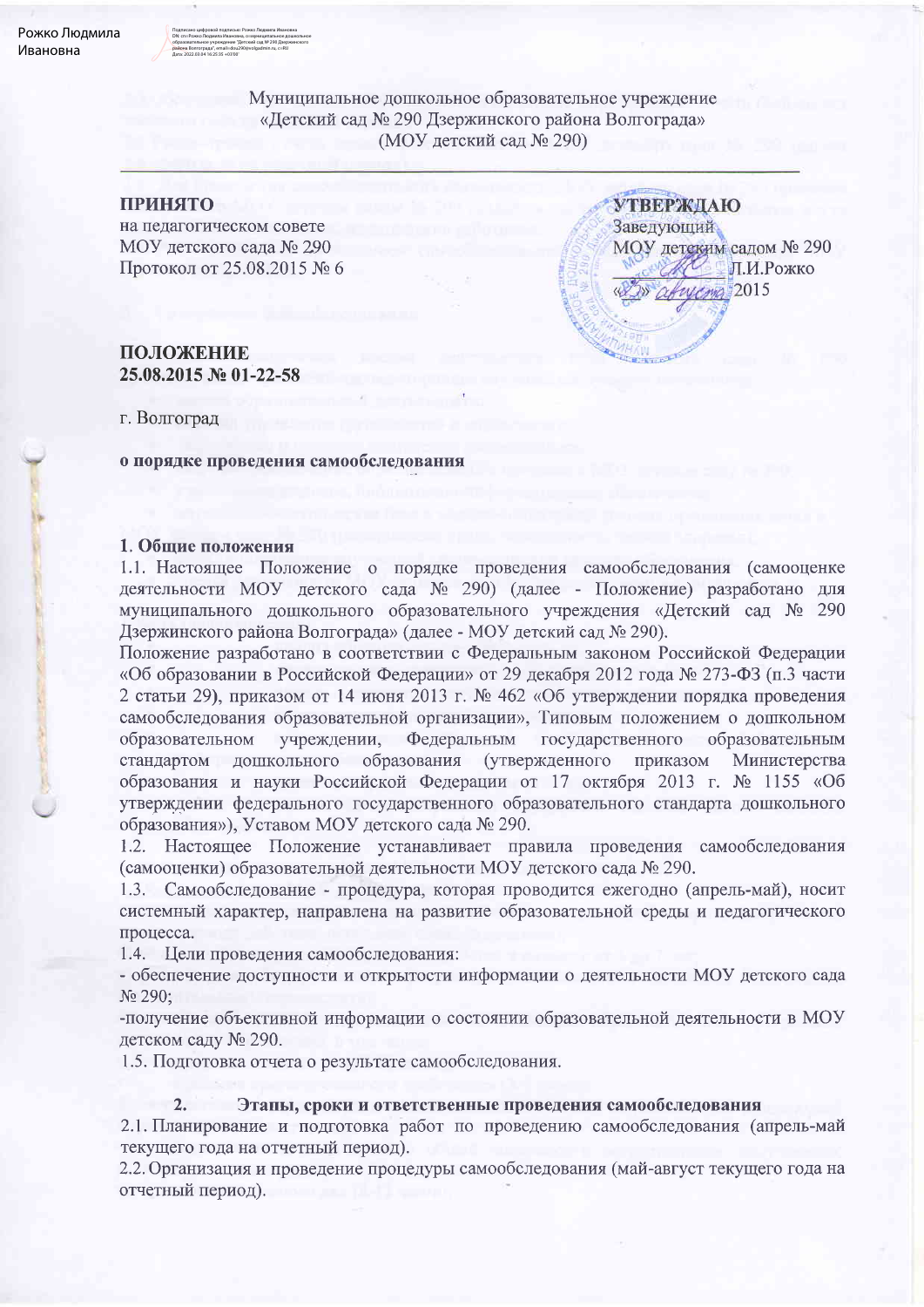2.3. Обобщение полученных результатов и на их основе формирование отчета (май-август текущего года на отчетный период).

2.4. Рассмотрение отчета педагогическим советом МОУ детского сада № 290 (август текущего года на отчетный период).

2.5. Для проведения самообследования деятельности МОУ детского сада № 290 приказом заведующего МОУ детским садом № 290 создается экспертная группа, в которую могут входить опытные педагоги, медицинские работники.

2.6. Руководство над проведением самообследования осуществляет заведующий МОУ детским садом № 290.

#### $3<sub>1</sub>$ Содержание самообследования

3.1. Комплексная оценка деятельности 290 **MOY** летского сала  $N_2$ предусматривает объективное, всестороннее изучение следующих показателей:

- оценка образовательной деятельности;
- $\bullet$ система управления (руководство и управление);
- содержание и качество подготовки воспитанников;
- кадровое обеспечение образовательного процесса в МОУ детском саду № 290;
- учебно-методическое, библиотечно-информационное обеспечение;

• материально-техническая база и медико-социальные условия пребывания детей в МОУ детском саду № 290 (развивающая среда, безопасность, охрана здоровья);

- 
- функционирование внутренней системы оценки качества образования;
- оценка деятельности МОУ детского сада № 290 родителями воспитанников.

1 часть (аналитическая):

- анализ образовательной деятельности;
- анализ системы управления МОУ детского сада № 290;
	- анализ содержания и качества подготовки воспитанников;
- анализ организации учебного процесса;
- анализ качества кадрового, учебно-методического, библиотечноинформационного обеспечения;
- анализ материально-технической базы;
- анализ функционирования внутренней системы оценки качества образования.

2 часть (показатели деятельности МОУ детского сада № 290):

1. Общие сведения о МОУ детском саде № 290:

а) реквизиты лицензии (орган, выдавший лицензию; номер лицензии, серия, номер бланка; начало периода действия; окончание периода действия);

б) общая численность детей: в возрасте до 3 лет; в возрасте от 3 до 7 лет;

в) реализуемые образовательные программы в соответствии с лицензией (основные и дополнительные) (перечислить);

г) численность и доля воспитанников по основным образовательным программам дошкольного образования, в том числе:

- в режиме полного дня (8-12 часов);
- в режиме кратковременного пребывания (3-5 часов).

д) осуществление присмотра и ухода за детьми (наряду с реализацией дошкольной образовательной программы):

численность и доля детей в общей численности воспитанников, получающих услуги присмотра и ухода:

в режиме полного дня (8-12 часов);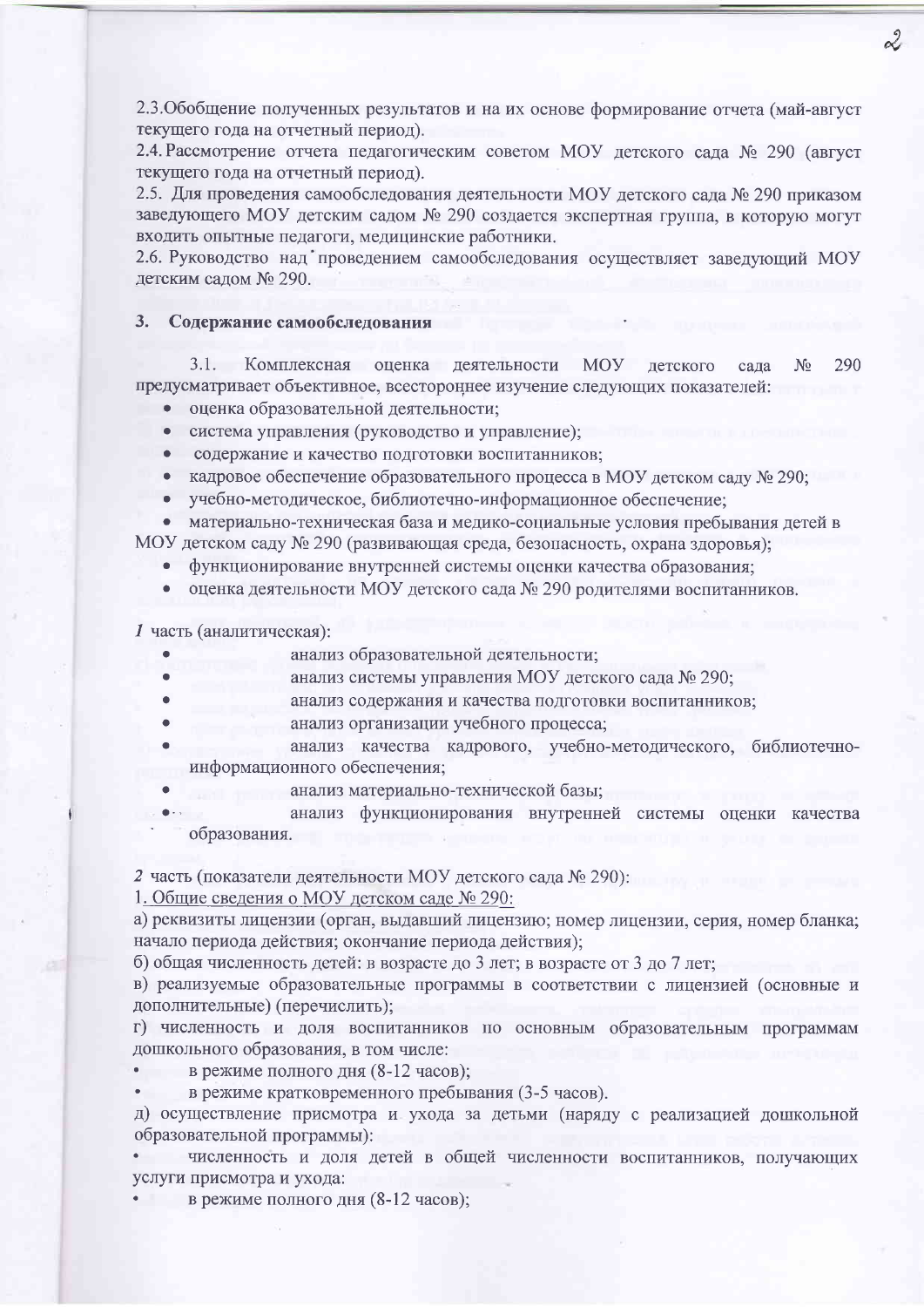в режиме продленного дня (12-14 часов);

в режиме круглосуточного пребывания.

е) количество/доля воспитанников с ограниченными возможностями здоровья, получающих услуги:

по коррекции недостатков в физическом и (или) психическом развитии;

по освоению основной образовательной программы дошкольного образования;

по присмотру и уходу.

Качество реализации основной образовательной программы дошкольного образования, а также присмотра и ухода за детьми:

уровень заболеваемости детей (средний показатель пропуска дошкольной образовательной организации по болезни на одного ребенка);

характеристики развития детей:

а) доля детей, имеющий высокий уровень развития личностных качеств в соответствии с возрастом;

б) доля детей, имеющий средний уровень развития личностных качеств в соответствии с возрастом;

в) доля детей, имеющий низкий уровень развития личностных качеств в соответствии с возрастом.

соответствие показателей развития детей ожиданиям родителей:

доля родителей, удовлетворенных успехами своего ребенка в дошкольном учреждении;

доля родителей, не вполне удовлетворенных успехами своего ребенка в дошкольном учреждении;

доля родителей, не удовлетворенных успехами своего ребенка в дошкольном учреждении;

г) соответствие уровня оказания образовательных услуг ожиданиям родителей

доля родителей, полагающих уровень образовательных услуг высоким;

доля родителей, полагающих уровень образовательных услуг средним;

доля родителей, полагающих уровень образовательных услуг низким.

д) соответствие уровня оказания услуг по присмотру и уходу за детьми ожиданиям родителей:

доля родителей, полагающих уровень услуг по присмотру и уходу за детьми высоким;

доля родителей, полагающих уровень услуг по присмотру и уходу за детьми средним;

доля родителей, полагающих уровень услуг по присмотру и уходу за детьми низким.

### Кадровое обеспечение учебного процесса:

а) общая численность педагогических работников;

б) количество/доля педагогических работников, имеющих высшее образование, из них педагогическое.

в) количество/доля педагогических работников, имеющих среднее специальное образование, из них: педагогическое.

г) количество/доля педагогических работников, которым по результатам аттестации присвоена квалификационная категория, из них:

- высшая;

- первая.

д) количество/доля педагогических работников, педагогический стаж работы которых составляет:

- до 5 лет, в том числе молодых специалистов;

- свыше 30 лет.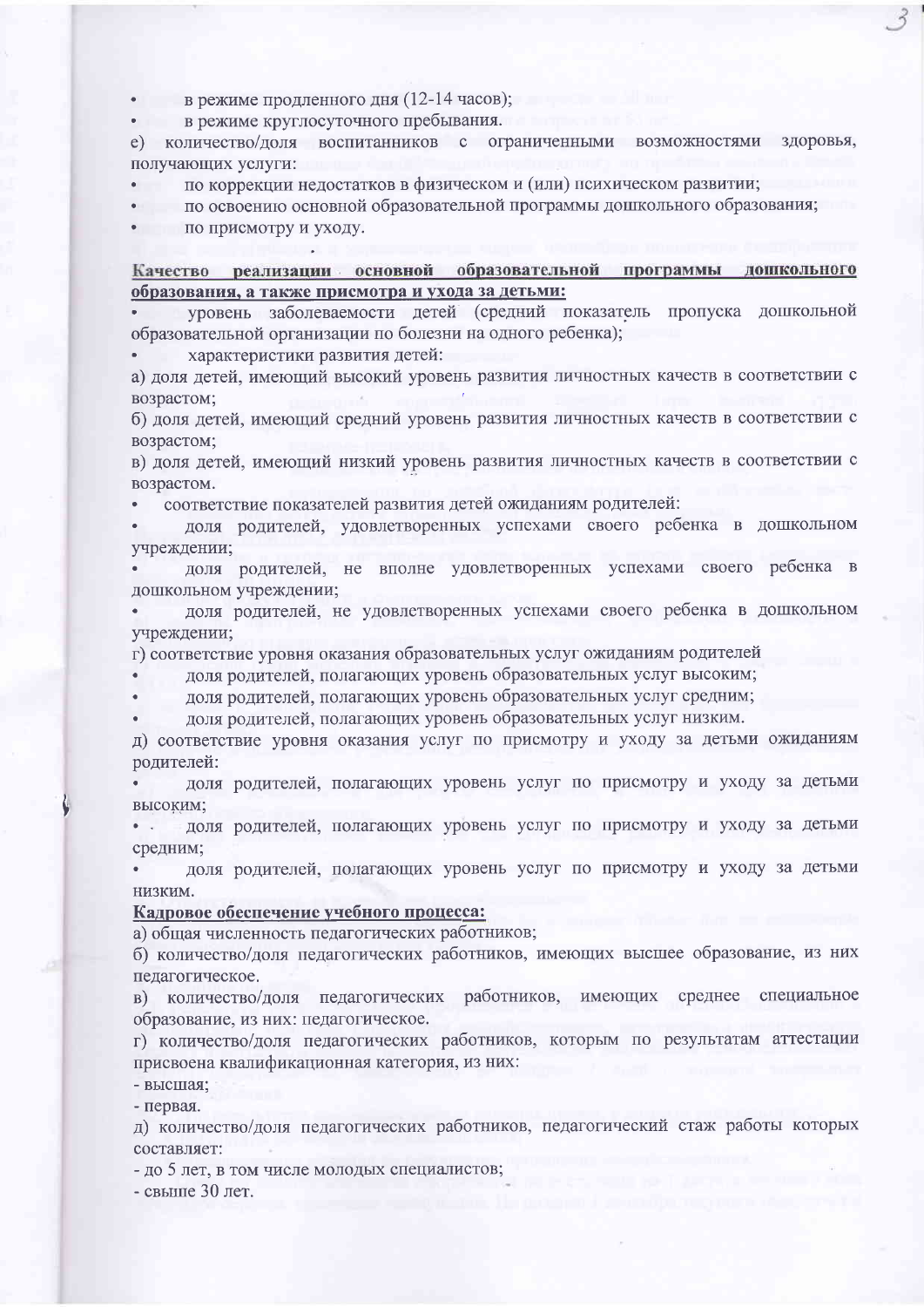е) количество/доля педагогических работников в возрасте до 30 лет;

ж) количество/доля педагогических работников в возрасте от 55 лет;

и) количество/доля педагогических работников и управленческих кадров, прошедших за последние 5 лет повышение квалификации/переподготовку по профилю осуществляемой ими образовательной деятельности в учреждениях высшего профессионального образования, а также в учреждениях системы переподготовки и повышения квалификации;

к) доля педагогических и управленческих кадров, прошедших повышение квалификации для работы по ФГОС (в общей численности педагогических и управленческих кадров), в том числе:

- соотношение педагог/ребенок в дошкольной организации;

- наличие в дошкольной образовательной организации специалистов:

- музыкального руководителя;
- инструктора по физкультуре;
- коррекционного обучения (при наличии **ГРУПП** пелагогов компенсирующей направленности);
- педагога-психолога;
- медицинской сестры, работающей на постоянной основе;
- специалистов по лечебной физкультуре (для ослабленных, часто болеющих детей, детей с ограниченными возможностями здоровья).

# Инфраструктура МОУ детского сада № 290:

а) соблюдение в группах гигиенических норм площади на одного ребенка (нормативов наполняемости групп);

б) наличие физкультурного и музыкального залов;

в) наличие прогулочных площадок, обеспечивающих физическую активность и разнообразную игровую деятельность детей на прогулке;

г) оснащение групп мебелью, игровым и дидактическим материалом в соответствии с ФГОС:

д) наличие в дошкольном учреждении возможностей, необходимых для организации питания детей;

е) наличие в дошкольном учреждении возможностей для дополнительного образования детей;

ж) наличие возможностей для работы специалистов, в том числе для педагогов коррекционного образования;

з) наличие дополнительных помещений для организации разнообразной деятельности детей.

### 4. Ответственность за проведение самообследования

Ответственность за выполнение, выполнение не в полном объеме или не выполнение самообследования несет экспертная группа.

### 5. Делопроизводство

5.1. Результаты самообследования оформляются в виде отчета по самообследованию в соответствии с пунктами Содержания самообследования, включающего аналитическую справку и результаты анализа показателей деятельности, подлежащей самообследованию. Отчеты представляются заведующему не позднее 7 дней с момента завершения самообследования.

5.2. По результатам самоообследования издается приказ, в котором указываются:

- результаты проведения самообследования;
- управленческие решения по результатам проведения самообследования.

Отчет по самообследованию оформляется по состоянию на 1 августа текущего года отчетного периода, заверяется заведующим. Не позднее 1 сентября текущего года, отчет о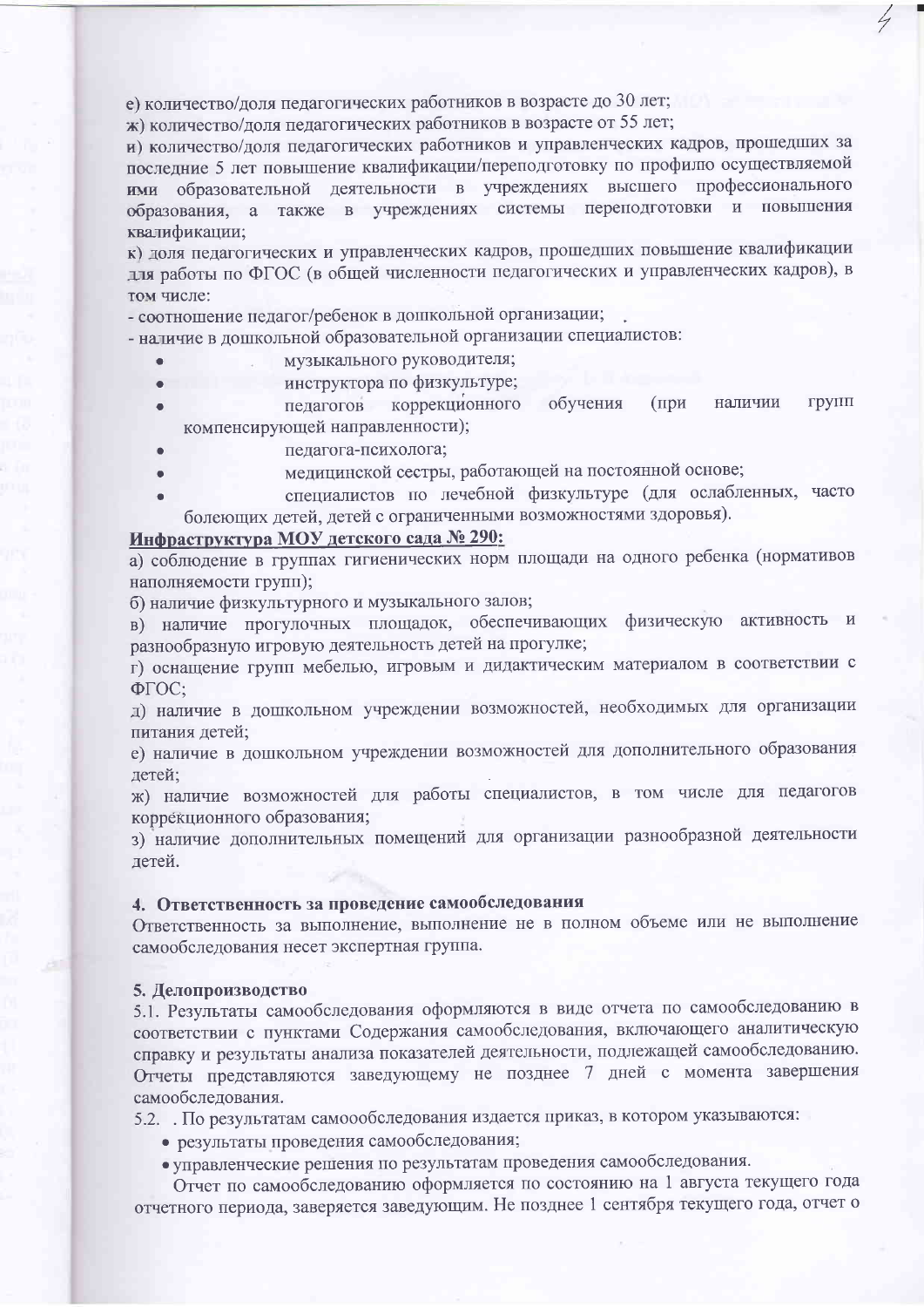результатах самообследования размещается на официальном сайте МОУ детского сада № 290 в информационно-телекоммуникационной сети Интернет.

Отчеты о проведении самообследования хранятся в архиве МОУ детского сада № 290 в течение 5 лет.

Настоящее Положение вводится в действие с 25 августа 2015г.

В денное Положение могут вноситься изменения и дополнения в соответствии с действующим законодательством.

Срок действия Положения: до замены новым.

Н.В. Акимовой. Положение разработано старшим воспитателем